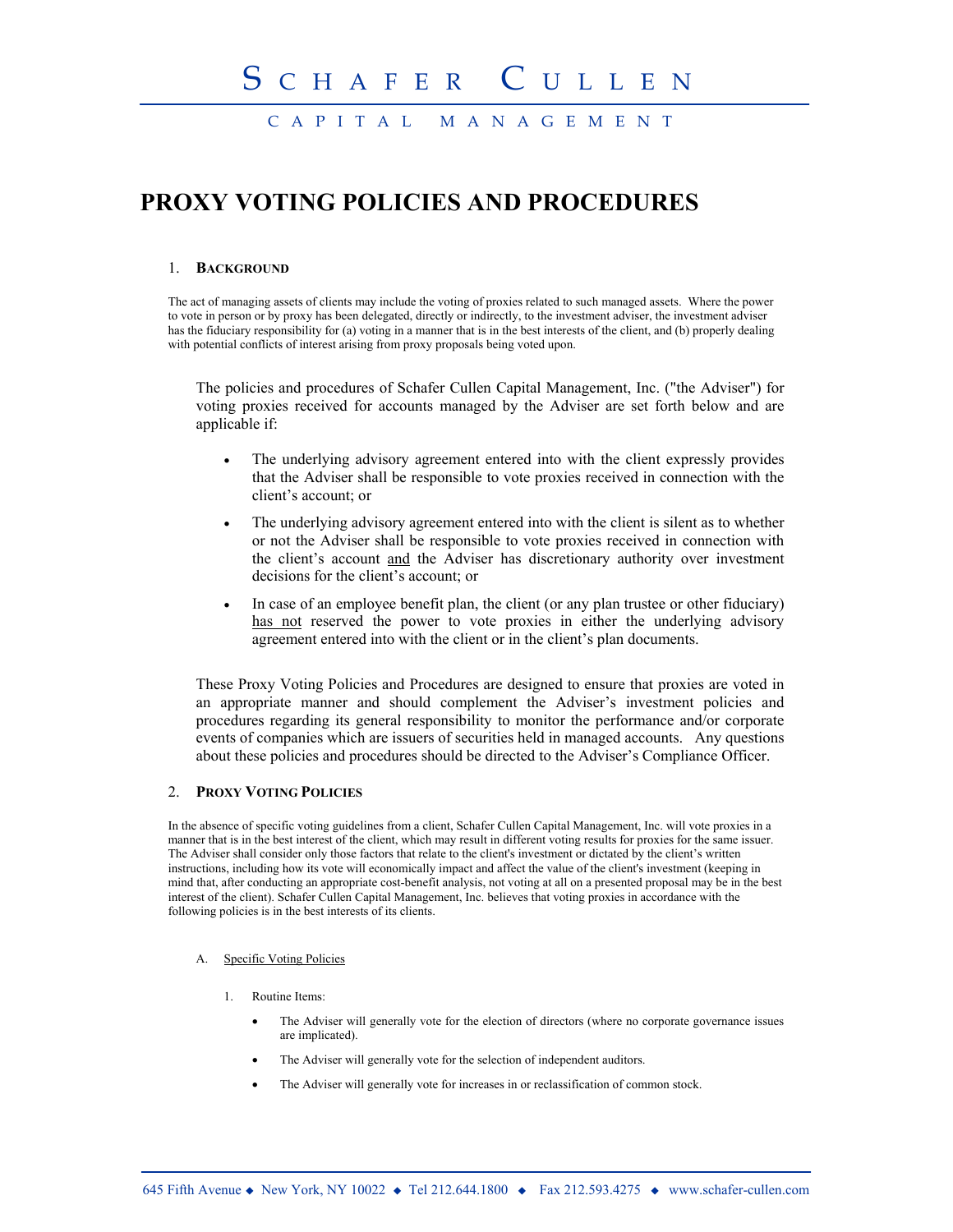- The Adviser will generally vote for management recommendations adding or amending indemnification provisions in charter or by-laws.
- The Adviser will generally vote for changes in the board of directors.
- The Adviser will generally vote for outside director compensation.
- The Adviser will generally vote for proposals that maintain or strengthen the shared interests of shareholders and management.
- The Adviser will generally vote for proposals that increase shareholder value.
- The Adviser will generally vote for proposals that will maintain or increase shareholder influence over the issuer's board of directors and management.
- The Adviser will generally vote for proposals that maintain or increase the rights of shareholders.
- 2. Non-Routine and Conflict of Interest Items:
	- The Adviser will generally vote for management proposals for merger or reorganization if the transaction appears to offer fair value.
	- The Adviser will generally vote against shareholder resolutions that consider non-financial impacts of mergers.
	- The Adviser will generally vote against anti-greenmail provisions.
- B. General Voting Policy

If the proxy includes a Routine Item that implicates corporate governance changes, a Non-Routine Item where no specific policy applies or a Conflict of Interest Item where no specific policy applies, then the Adviser may engage an independent third party to determine how the proxies should be voted.

In voting on each and every issue, the Adviser and its employees shall vote in a prudent and timely fashion and only after a careful evaluation of the issue(s) presented on the ballot.

In exercising its voting discretion, the Adviser and its employees shall avoid any direct or indirect conflict of interest raised by such voting decision. The Adviser will provide adequate disclosure to the client if any substantive aspect or foreseeable result of the subject matter to be voted upon raises an actual or potential conflict of interest to the Adviser or:

- any affiliate of the Adviser. For purposes of these Proxy Voting Policies and Procedures, an affiliate means:
	- (i) any person directly, or indirectly through one or more intermediaries, controlling, controlled by or under common control with the Adviser;
	- (ii) any officer, director, principal, partner, employer, or direct or indirect beneficial owner of any 10% or greater equity or voting interest of the Adviser; or
	- (iii) any other person for which a person described in clause (ii) acts in any such capacity;
- any issuer of a security for which the Adviser (or any affiliate of the Adviser) acts as a sponsor, advisor, manager, custodian, distributor, underwriter, broker, or other similar capacity; or
- any person with whom the Adviser (or any affiliate of the Adviser) has an existing, material contract or business relationship that was not entered into in the ordinary course of the Adviser's (or its affiliate's) business.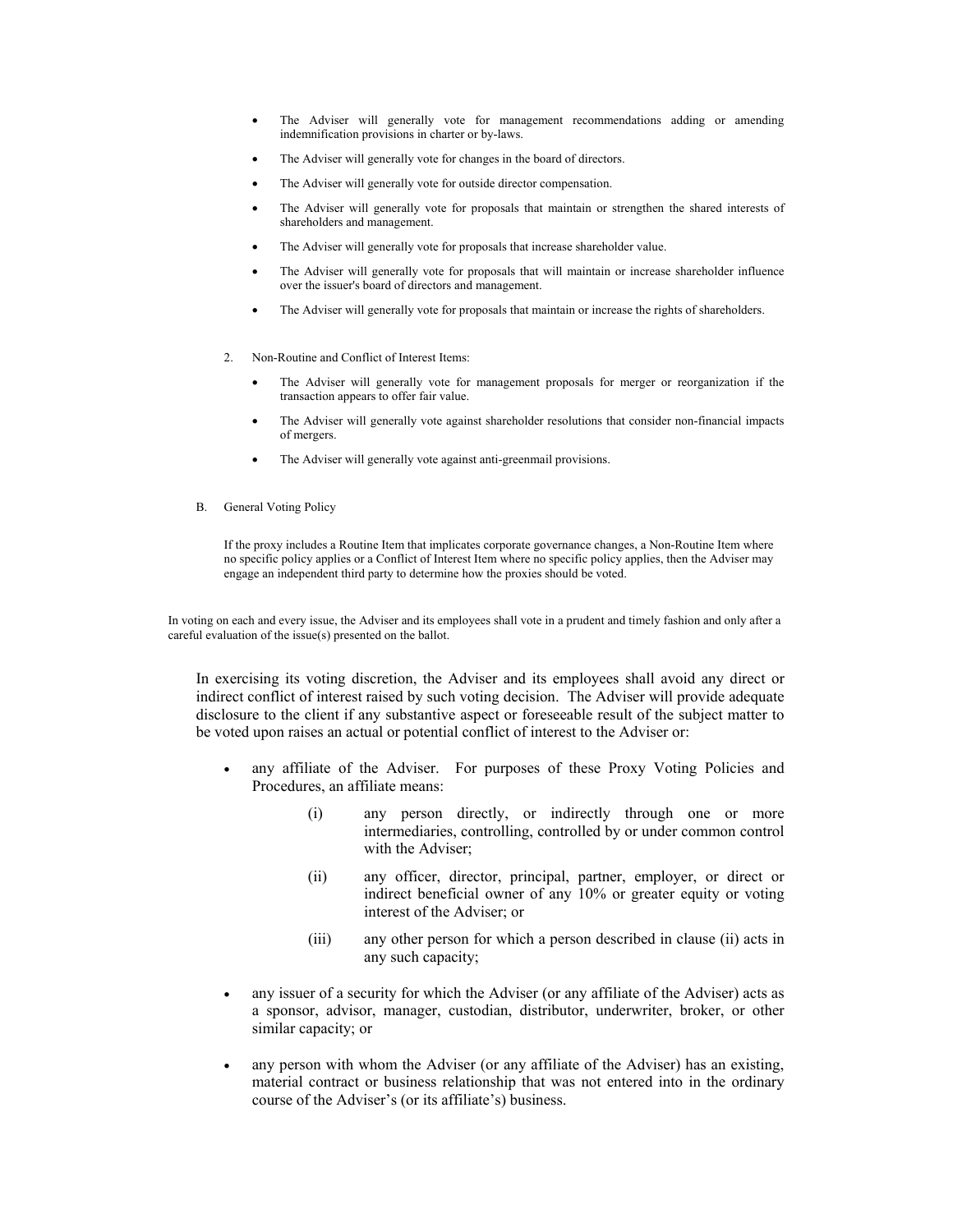(Each of the above persons being an "Interested Person.")

After informing the client of any potential conflict of interest, the Adviser will take other appropriate action as required under these Proxy Voting Policies and Procedures, as provided below.

The Adviser shall keep certain records required by applicable law in connection with its proxy voting activities for clients and shall provide proxy-voting information to clients upon their written or oral request.

Consistent with SEC Rule 206(4)-6, as amended, the Adviser shall take reasonable measures to inform its clients of (1) its proxy voting policies and procedures, and (2) the process or procedures clients must follow to obtain information regarding how the Adviser voted with respect to assets held in their accounts. This information may be provided to clients through the Adviser's Form ADV (Part II or Schedule H) disclosure or by separate notice to the client (or in the case of an employee benefit plan, the plan's trustee or other fiduciaries).

## 3. **PROXY VOTING PROCEDURES**

- A. The Adviser's Compliance Officer (the "Responsible Party") shall be designated by the Adviser to make discretionary investment decisions for the client's account will be responsible for voting the proxies related to that account. The Responsible Party should assume that he or she has the power to vote all proxies related to the client's account if any one of the three circumstances set forth in Section 1 above regarding proxy voting powers is applicable.
- B. All proxies and ballots received by Schafer Cullen Capital Management, Inc. will be forwarded to the Responsible Party who will then forward it to Broadridge Financial Solutions, Inc. for electronic setup.
- C. Prior to voting, the Responsible Party will verify whether his or her voting power is subject to any limitations or guidelines issued by the client (or in the case of an employee benefit plan, the plan's trustee or other fiduciaries).
- D. Prior to voting, the Responsible Party will verify whether an actual or potential conflict of interest with the Adviser or any Interested Person exists in connection with the subject proposal(s) to be voted upon. The determination regarding the presence or absence of any actual or potential conflict of interest shall be adequately documented by the Responsible Party (i.e., comparing the apparent parties affected by the proxy proposal being voted upon against the Adviser's internal list of Interested Persons and, for any matches found, describing the process taken to determine the anticipated magnitude and possible probability of any conflict of interest being present), which shall be reviewed and signed off on by the Responsible Party's direct supervisor (and if none, by the board of directors or a committee of the board of directors of the Adviser).
- E. If an actual or potential conflict is found to exist, written notification of the conflict (the "Conflict Notice") shall be given to the client or the client's designee (or in the case of an employee benefit plan, the plan's trustee or other fiduciary) in sufficient detail and with sufficient time to reasonably inform the client (or in the case of an employee benefit plan, the plan's trustee or other fiduciary) of the actual or potential conflict involved.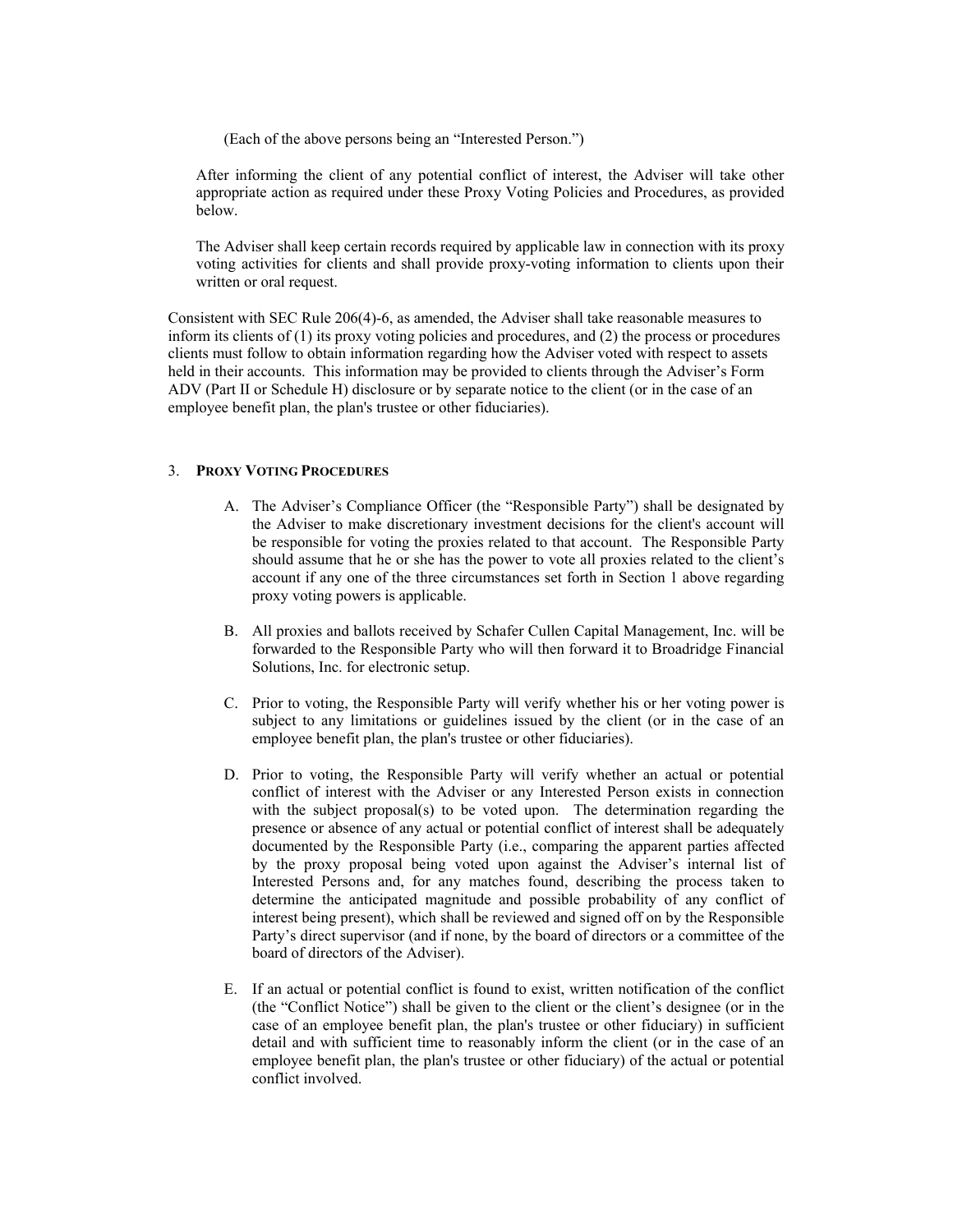Specifically, the Conflict Notice should describe:

- the proposal to be voted upon;
- the actual or potential conflict of interest involved;
- the Adviser's vote recommendation (with a summary of material factors supporting the recommended vote); and
- if applicable, the relationship between the Adviser and any Interested Person.

The Conflict Notice will either request the client's consent to the Adviser's vote recommendation or may request the client to vote the proxy directly or through another designee of the client. The Conflict Notice and consent thereto may be sent or received, as the case may be, by mail, fax, electronic transmission or any other reliable form of communication that may be recalled, retrieved, produced, or printed in accordance with the record-keeping policies and procedures of the Adviser. If the client (or in the case of an employee benefit plan, the plan's trustee or other fiduciary) is unreachable or has not affirmatively responded before the response deadline for the matter being voted upon, the Adviser may:

- x engage a non-Interested Party to independently review the Adviser's vote recommendation if the vote recommendation would fall in favor of the Adviser's interest (or the interest of an Interested Person) to confirm that the Adviser's vote recommendation is in the best interest of the client under the circumstances;
- cast its vote as recommended if the vote recommendation would fall against the Adviser's interest (or the interest of an Interested Person) and such vote recommendation is in the best interest of the client under the circumstances; or
- abstain from voting if such action is determined by the Adviser to be in the best interest of the client under the circumstances.
- F. The Responsible Party will promptly vote proxies received in a manner consistent with the Proxy Voting Policies and Procedures stated above and guidelines (if any) issued by client (or in the case of an employee benefit plan, the plan's trustee or other fiduciaries if such guidelines are consistent with ERISA).
- G. In accordance with SEC Rule  $204-2(c)(2)$ , as amended, the Responsible Party shall retain in the respective client's file, the following:
	- x A copy of the proxy statement received (unless retained by a third party for the benefit of the Adviser or the proxy statement is available from the SEC's Electronic Data Gathering, Analysis, and Retrieval (EDGAR) system);
	- A record of the vote cast (unless this record is retained by a third party for the benefit of the Adviser and the third party is able to promptly provide the Adviser with a copy of the voting record upon its request);
	- A record memorializing the basis for the vote cast;
	- A copy of any document created by the Adviser or its employees that was material in making the decision on how to vote the subject proxy; and,
	- A copy of any Conflict Notice, conflict consent or any other written communication (including emails or other electronic communications) to or from the client (or in the case of an employee benefit plan, the plan's trustee or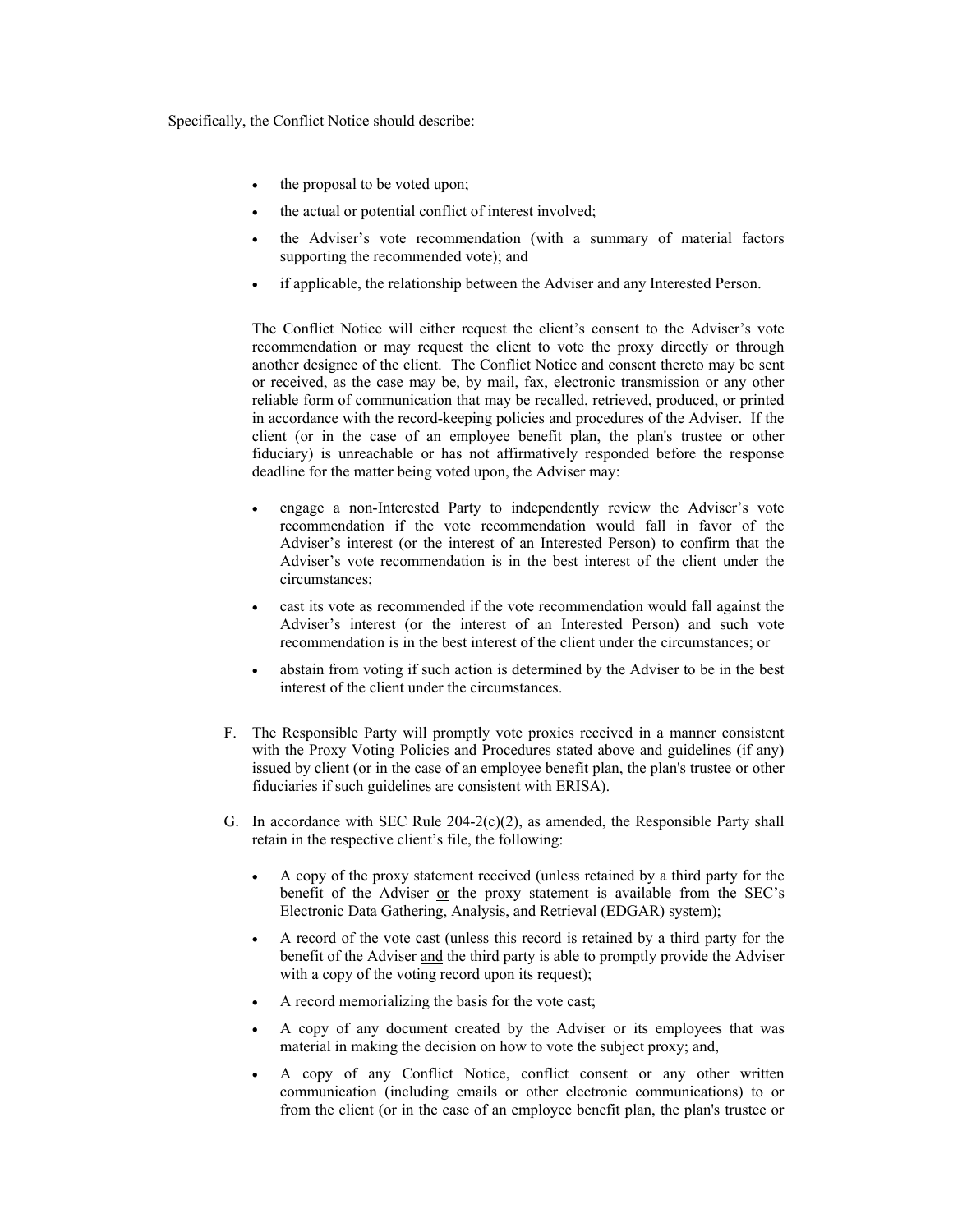other fiduciaries) regarding the subject proxy vote cast by, or the vote recommendation of, the Adviser.

The above copies and records shall be retained in the client's file and/or electronically for a period not less than five (5) years (or in the case of an employee benefit plan, no less than six (6) years), which shall be maintained at the appropriate office of the Adviser.

- H. Periodically, but no less than annually, the Adviser will:
	- 1. Verify that all annual proxies for the securities held in the client's account have been received;
	- 2. Verify that each proxy received has been voted in a manner consistent with the Proxy Voting Policies and Procedures and the guidelines (if any) issued by the client (or in the case of an employee benefit plan, the plan's trustee or other fiduciaries);
	- 3. Review the files to verify that records of the voting of the proxies have been properly maintained;
	- 4. Maintain an internal list of Interested Persons.